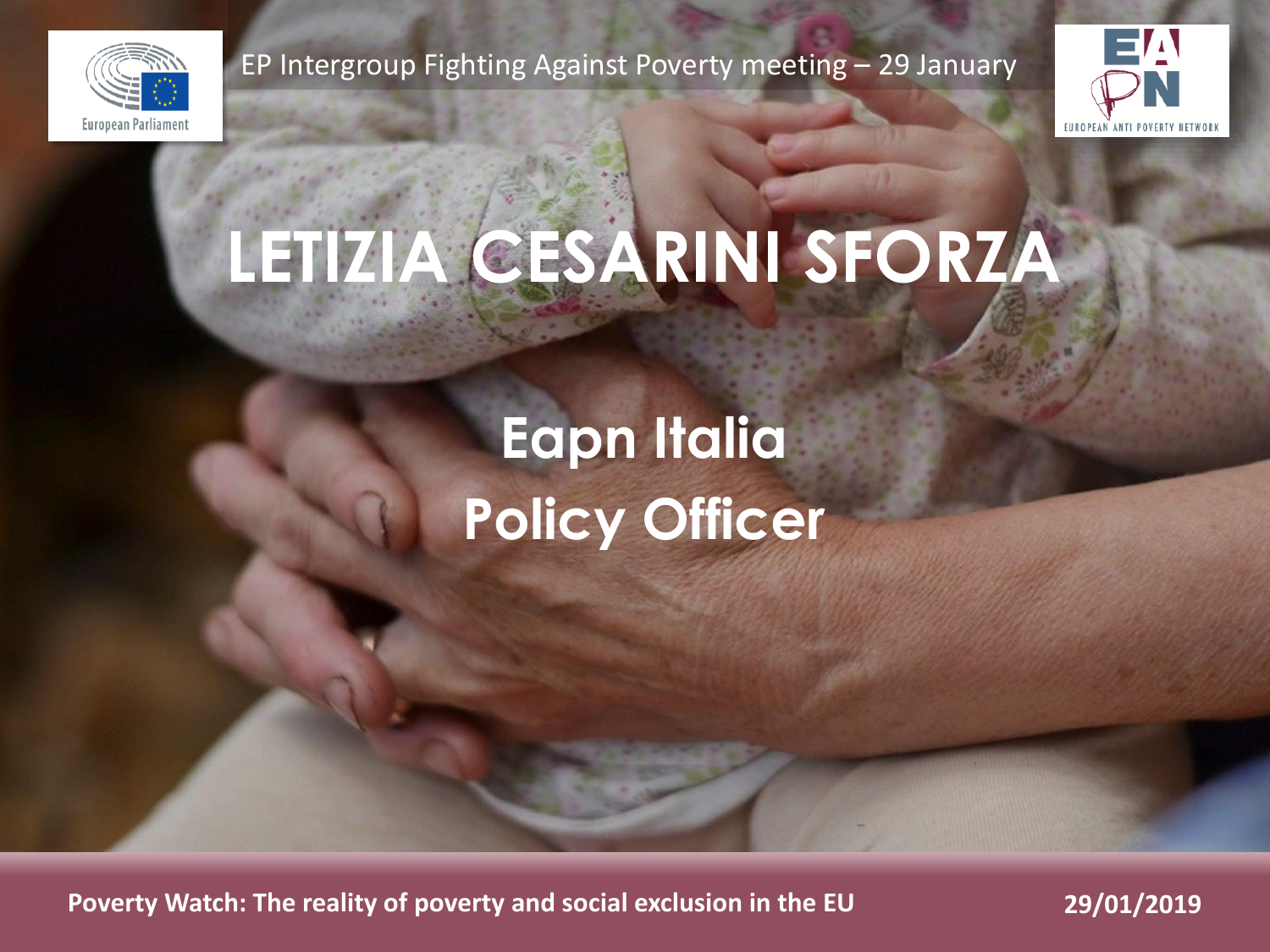#### **SOME GOOD NEWS BUT NOT FOR ALL**

*Share of population at risk of poverty - EU*

*2017= 22.5%*

*Share of population at risk of poverty - Italy 2017= 28.9% Incidence of absolute poverty 2016 = 6.3% 2017 = 6.9% (5 million and 58 thousand persons)*

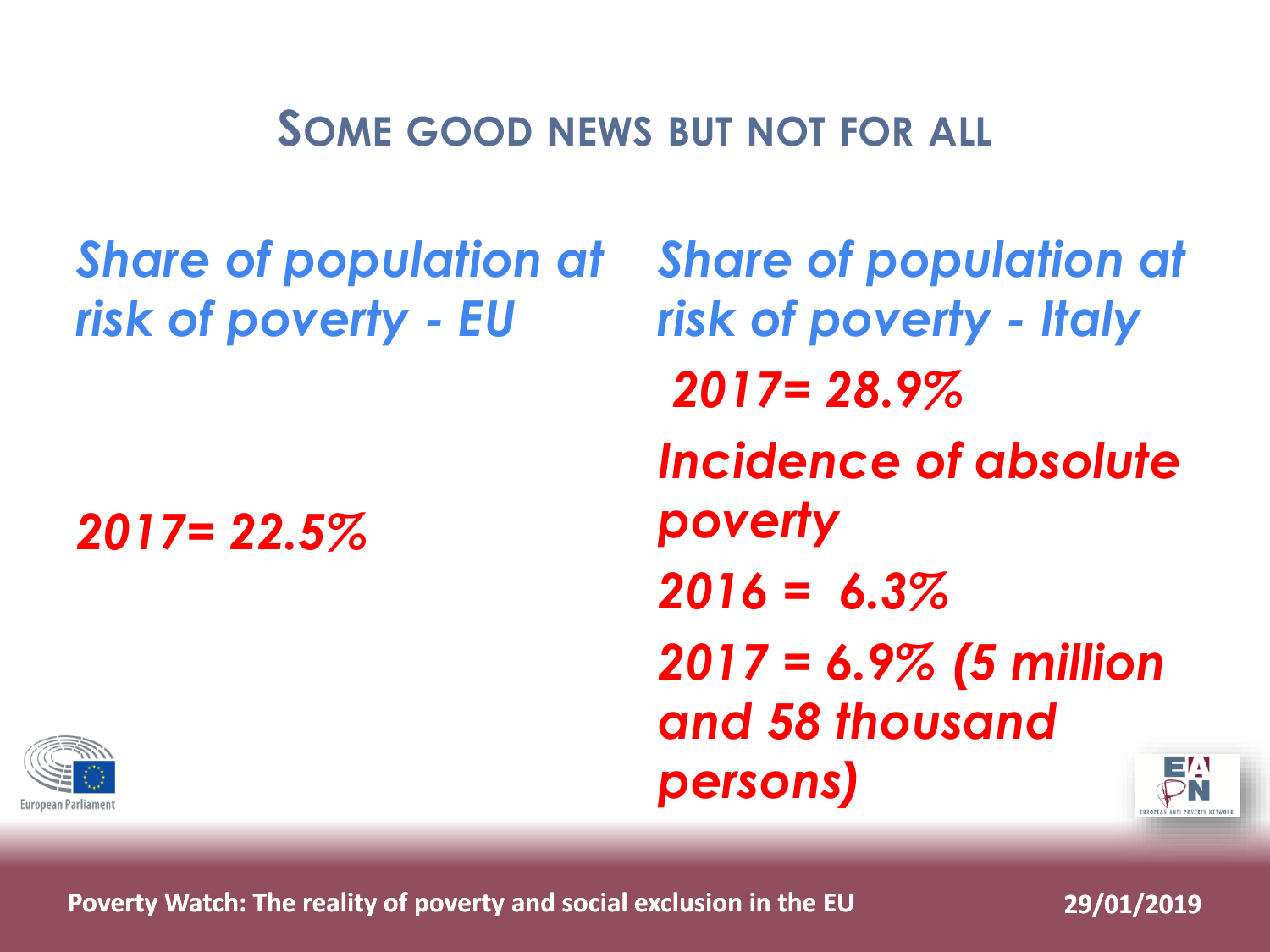#### **ONE COUNTRY ? NO, TWO … MAYBE THREE**

**The risk of poverty is three times higher for people living in the South**

- **Unemployment rate = 19.4% in the South; 10% in the Centre; 6.9% in the North**
- **Half of Italy's poor live in the South**



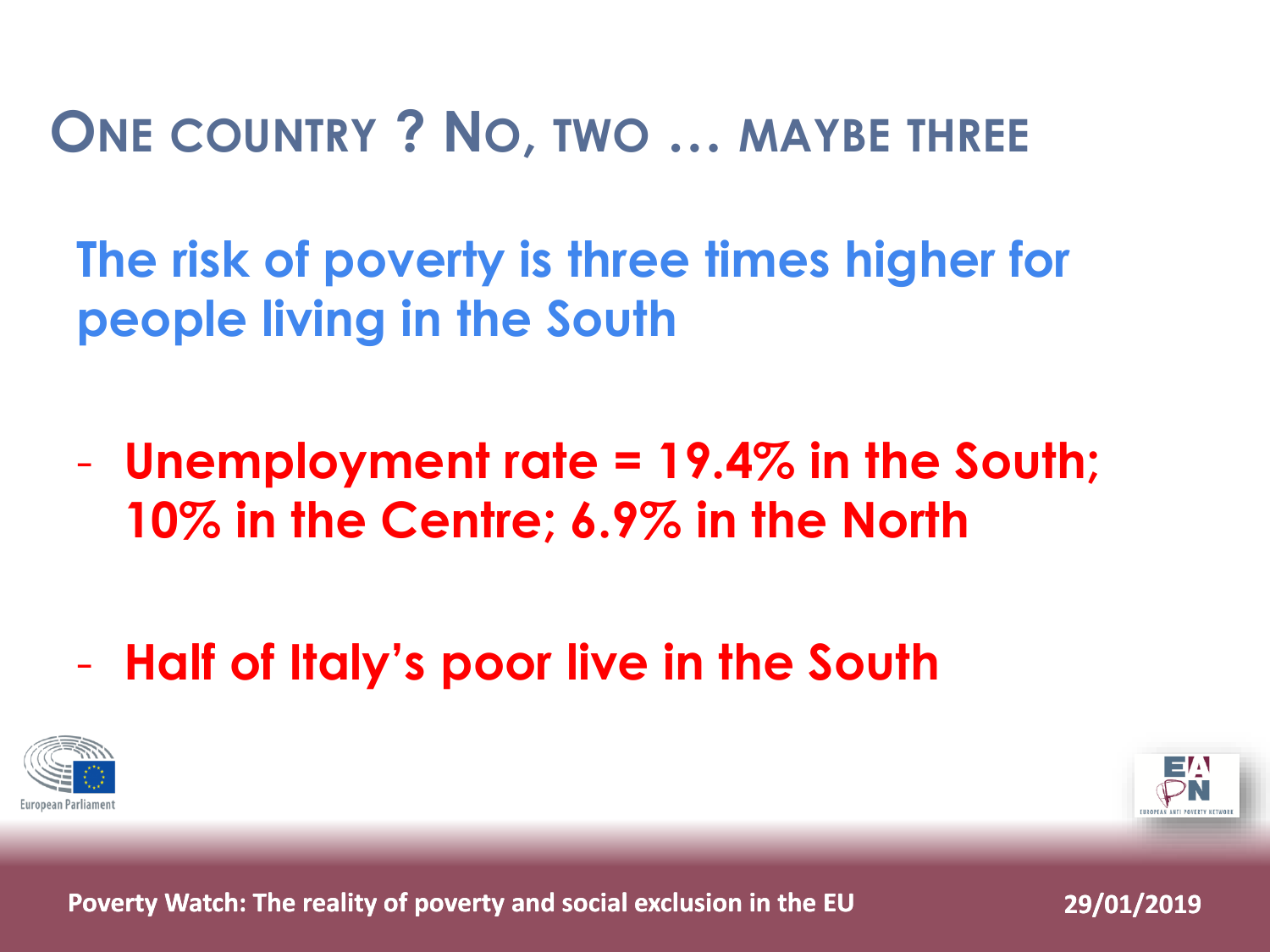## **INCOME INEQUALITY**

*"I'm just as smart as you but my father makes less money than yours, you get a better education. I may end up poor, you'll end up with a good job." (inequality as described by a young student during the 2018 National PEP meeting)* 

#### *72% of the national wealth in Italy is the hands of the richest 20% of the population*



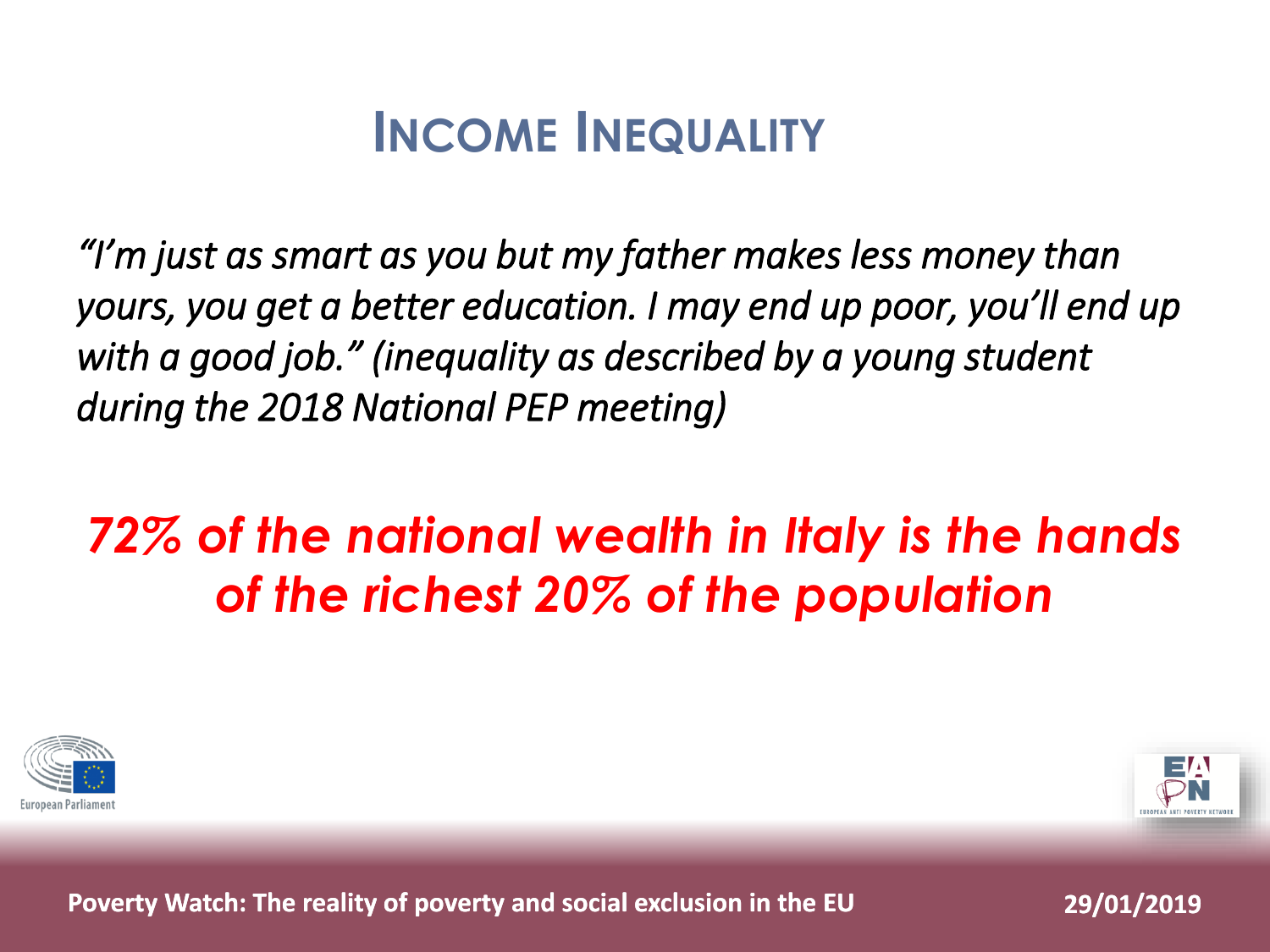#### **INCOME INEQUALITY – 1980-2016**

#### *Differences in income have a serious impact on our societies: poor health, crime and poverty rise while citizens' wellbeing and trust in the democratic institutions diminish*



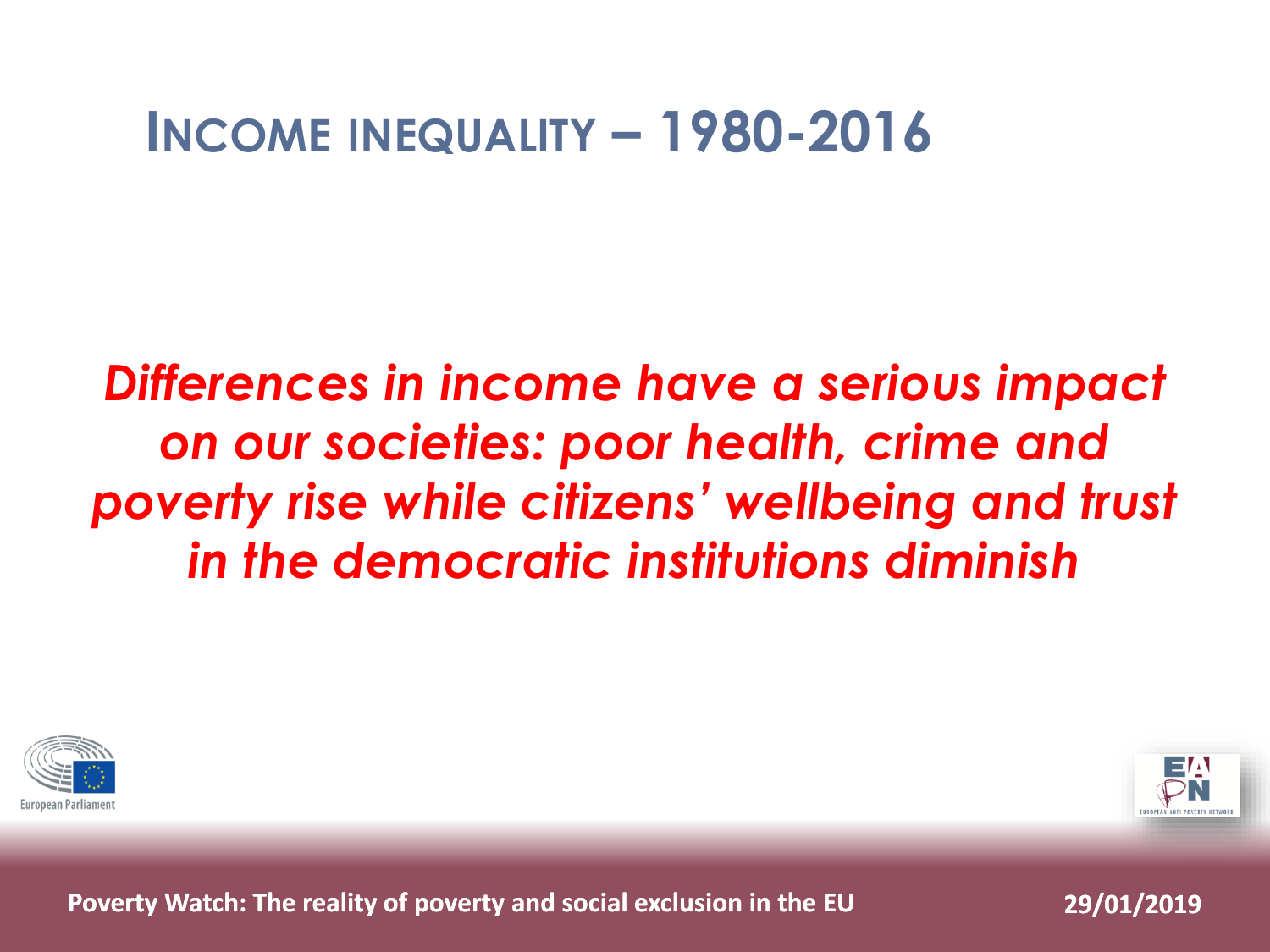#### **THE HOMELESS**

*"I work off-the books and make €350 per month, more or less. I am a squatter. Cannot afford anything else" (homeless, Rome, 2018)*

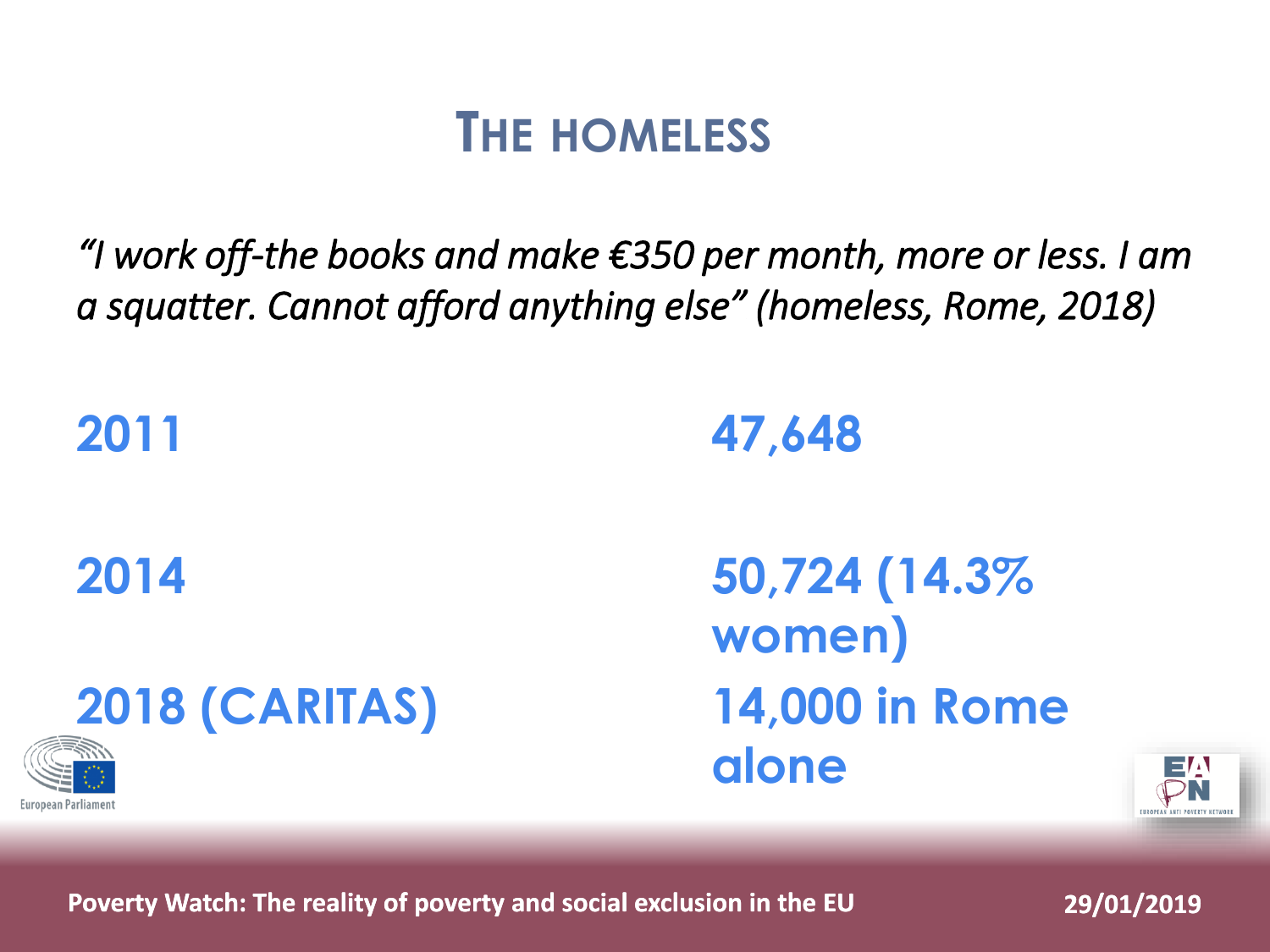#### **WHEN A JOB IS NOT ENOUGH TO MAKE ENDS MEET**

*"There is no such a thing as an undignified job. It is the conditions you are forced to accept that are undignified." (2017 national PEP meeting, woman working in a call centre for €650 a month)*

*The proportion of employed persons at risk of poverty in the EU has risen continually in recent years, from 8.3% in 2010 to 9.6% in 2016*

#### *In Italy today the working poor number approximately 5 million*



![](_page_6_Picture_5.jpeg)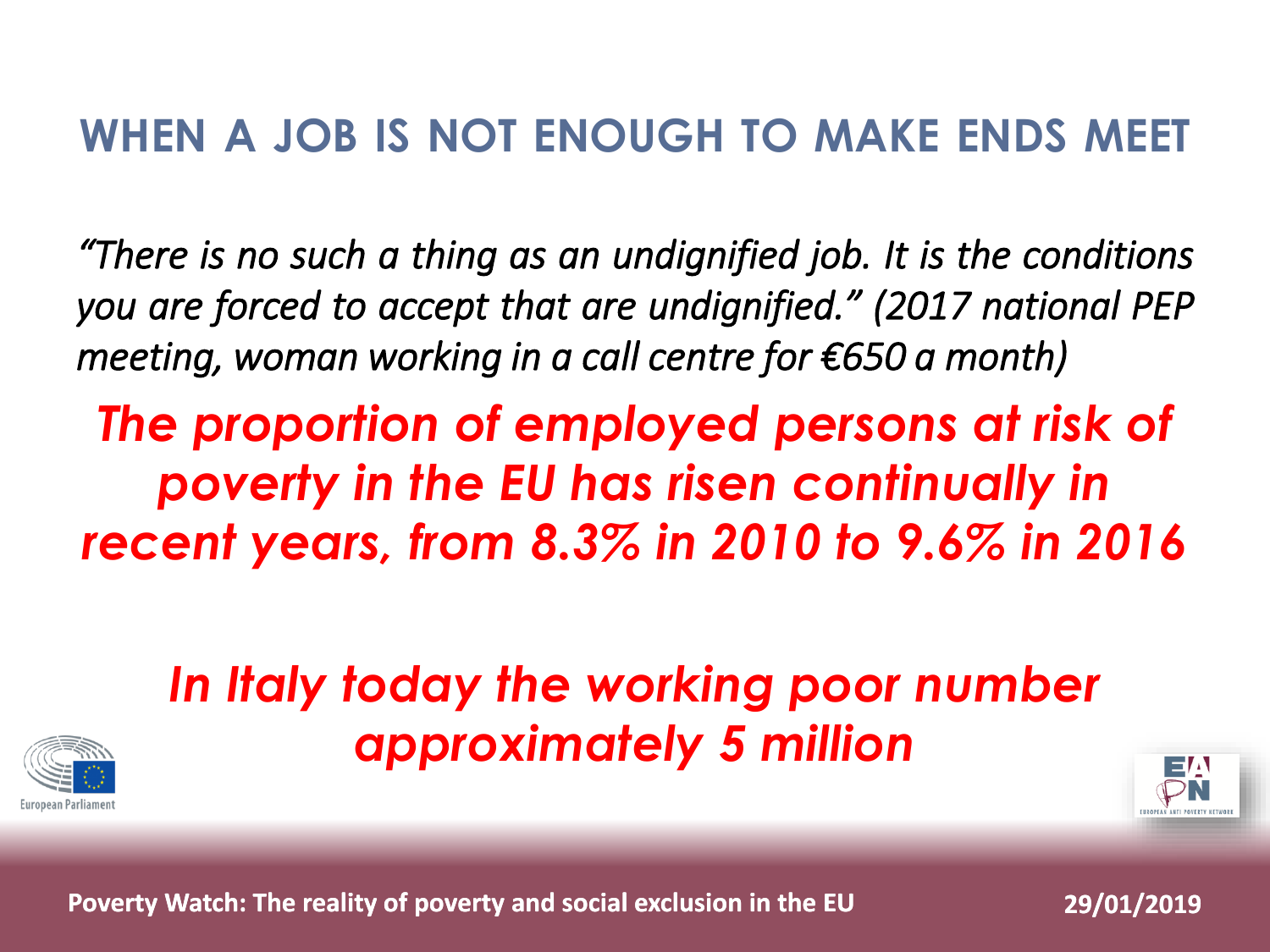#### **WHEN A JOB IS NOT ENOUGH TO MAKE ENDS MEET**

*The 2016 European Quality of Life Survey reports that to be a working poor person means:*

- **Feeling excluded from society (12%)**
- **Compared to the general working population, being nearly twice as likely to live in an overcrowded household**
- **Suffering from poor health because of inadeguate housing and psychological stress**

![](_page_7_Picture_5.jpeg)

- **Living in neighborhoods with more crime, violence or vandalism, more pollution and more noise**

![](_page_7_Picture_7.jpeg)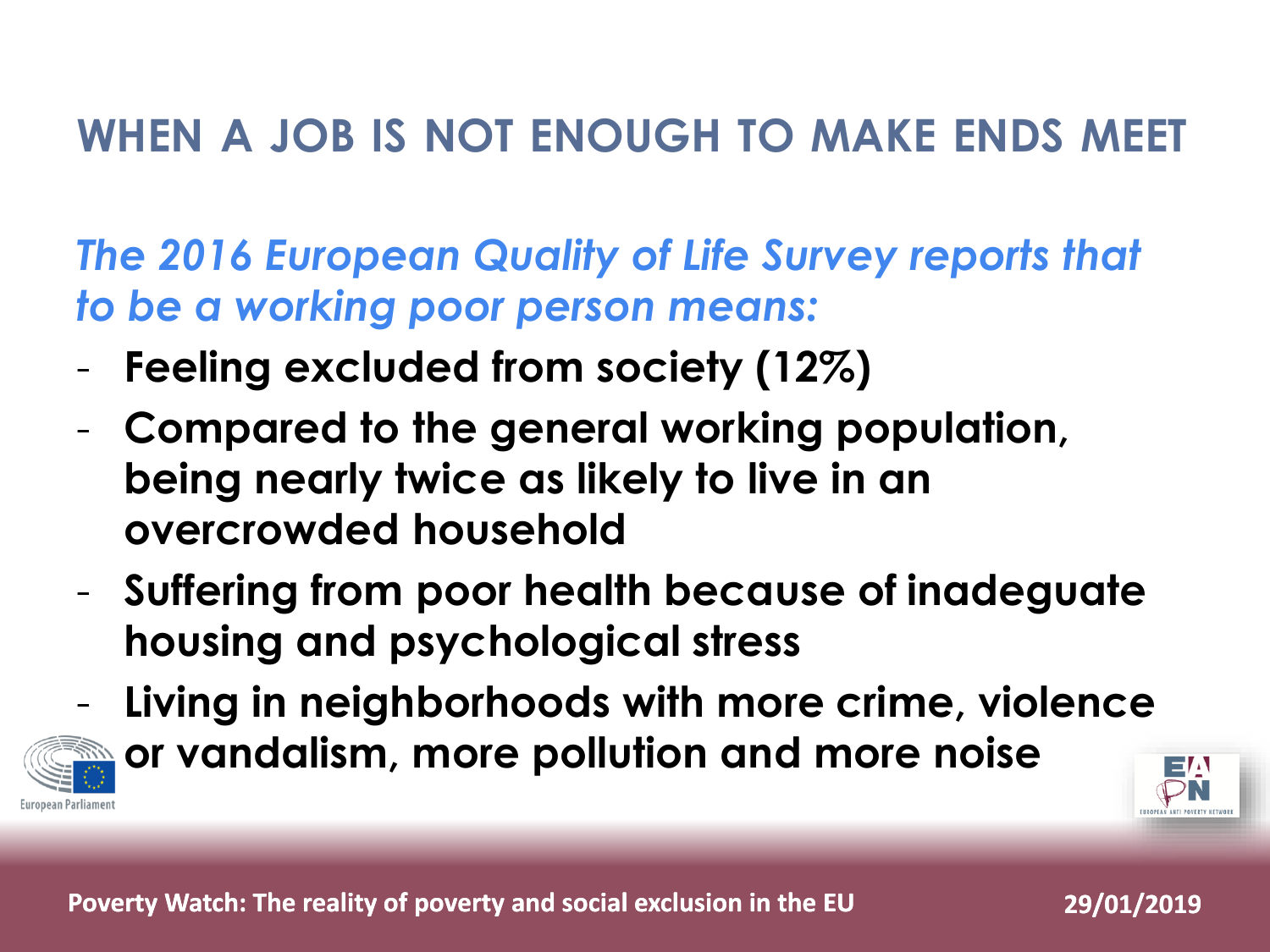### **THE YOUNG**

*"I'm going away. I've had it with unpaid stages and working offthe-books 3 years after earning my university degree" (National PEP meeting, 2018)* 

• **Unemployed = 31.9% (55.6% in Calabria but 10.2% in the Province of Bolzano)**

• **NEET = 25.7% (17.4% in the North against 34.2 in the South and 20.4 in the Centre)**

![](_page_8_Picture_4.jpeg)

![](_page_8_Picture_5.jpeg)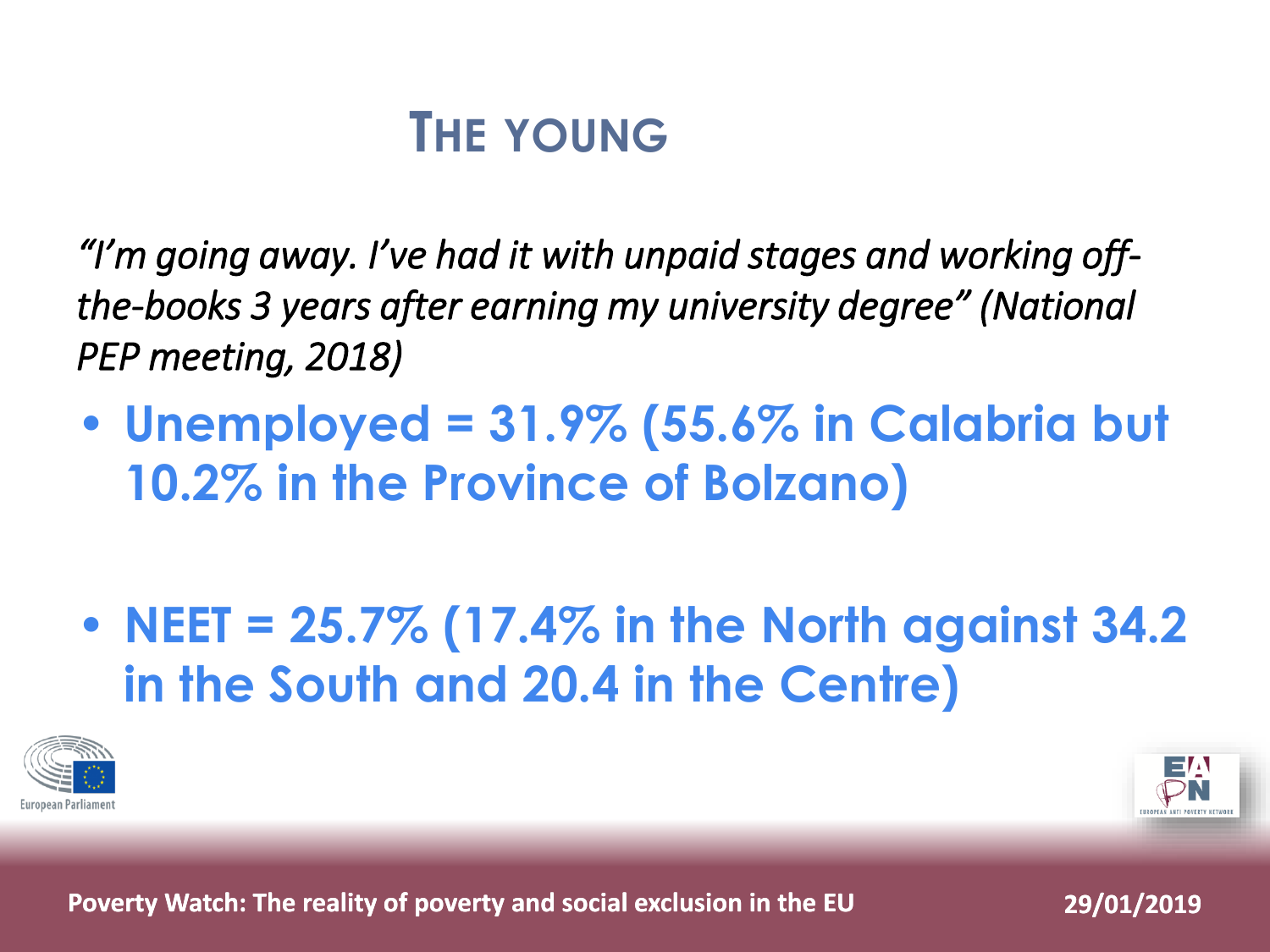#### **THE FIGHT AGAINST POVERTY CAN COUNT ON …**

- **The family**
- **The third and voluntary sector**
- **ESF – with problems in making use of its resources**
- **National Social Policies Fund**
- **Local authorities**
- **Universal health system**

![](_page_9_Picture_7.jpeg)

• **REI – INCLUSION INCOME** 

![](_page_9_Picture_9.jpeg)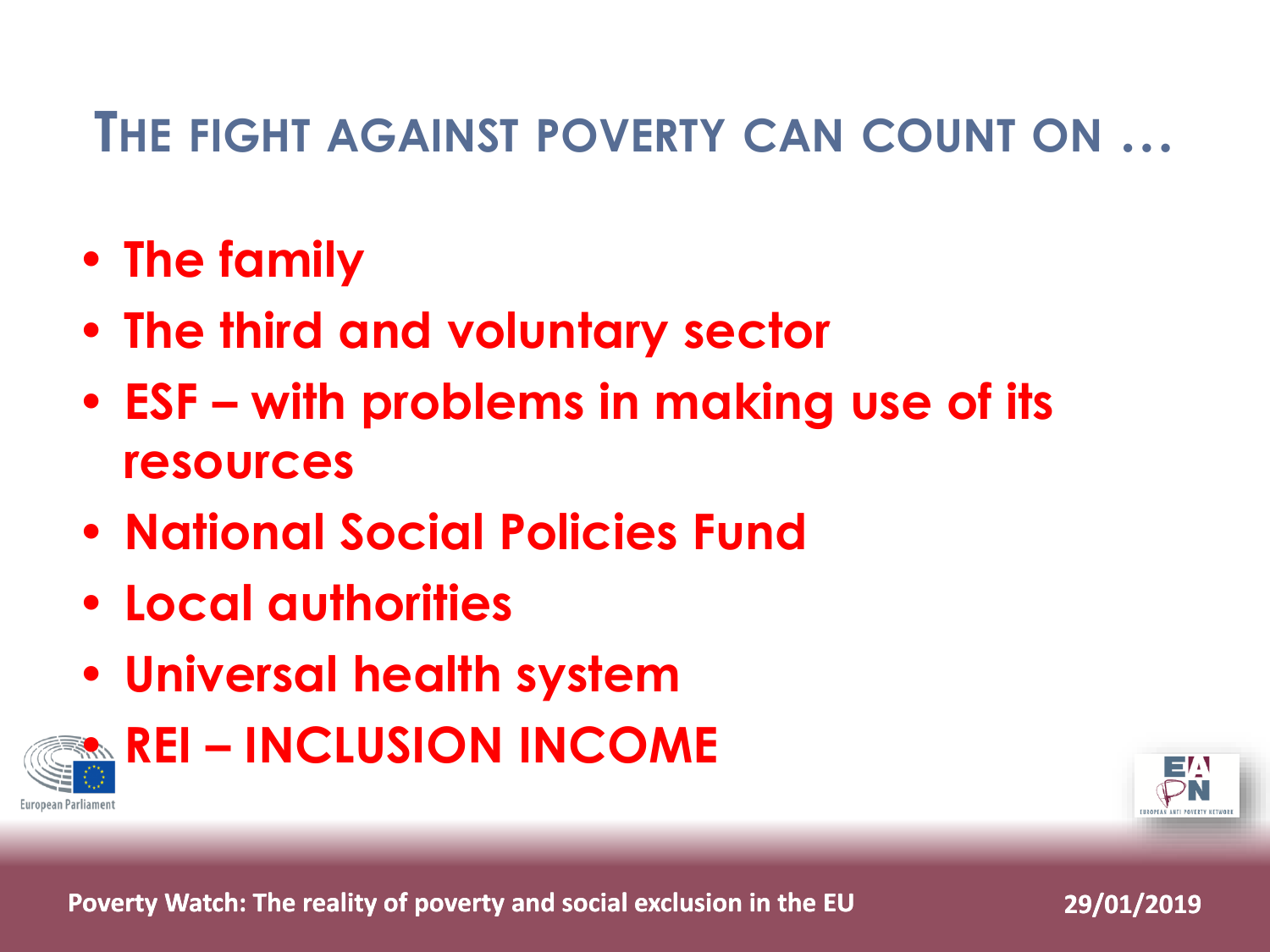#### **…BUT THESE ARE NOT ENOUGH. IT NEEDS:**

- ➢ *A statutory minimum wage that provides a decent standard of living*
- ➢ *A fairer and more progressive tax system*
- ➢ *A multi-annual anti-poverty strategy linked with the labor market but recognizing that not everybody can work and that there aren't jobs for everyone!*
- ➢ *Better services*

➢ *Respect for people in poverty!* 

![](_page_10_Picture_6.jpeg)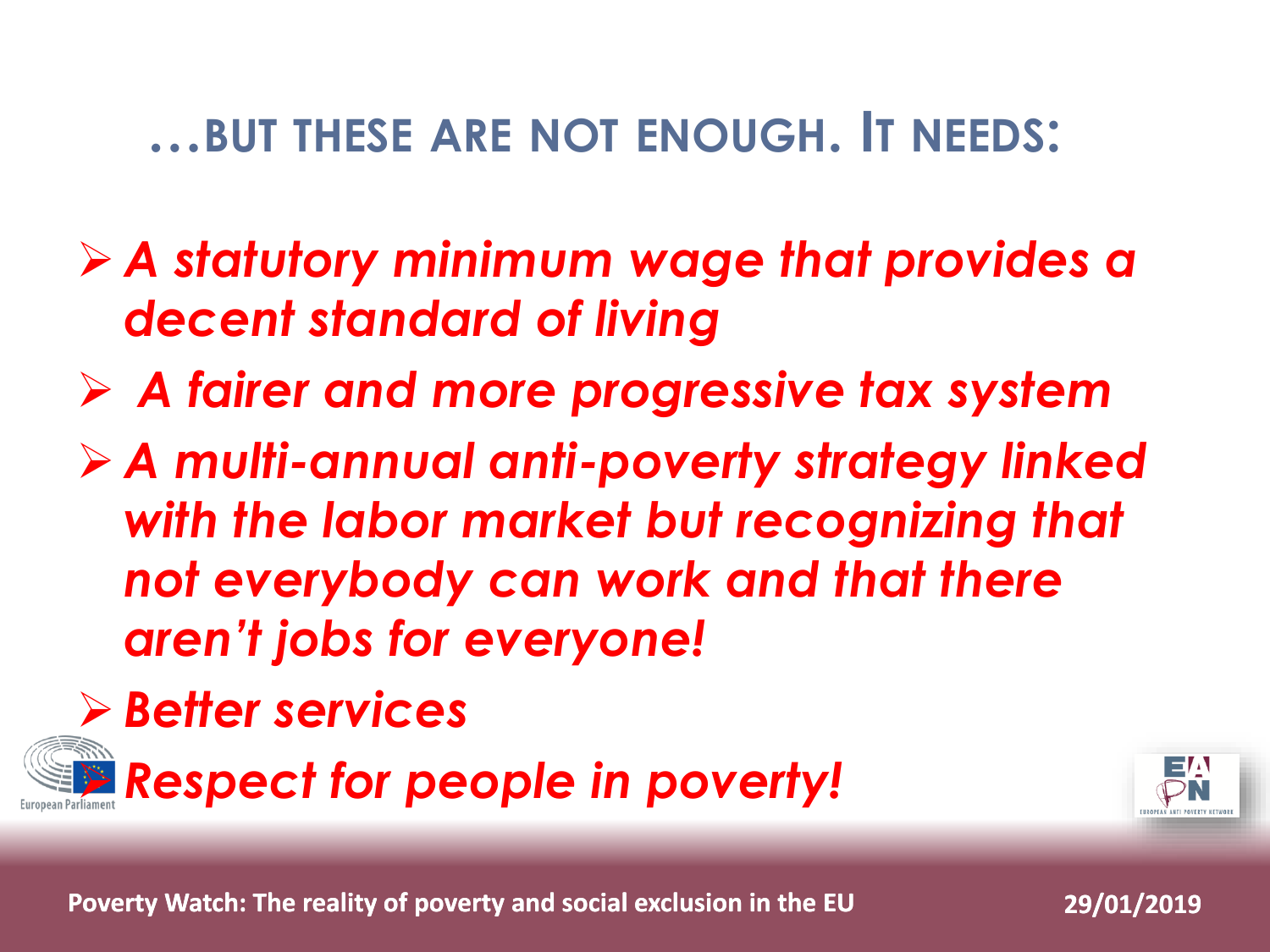### **FOR A EU WORTH FIGHTING FOR**

*Workers have the right to fair wages that provide for a decent standard of living (EPSR – principle 6)*

Everyone has the right to access essential services of good quality (EPSR – principle 20)

*Everyone lacking sufficient resources has the right to adequate minimum income benefits ensuring a life in dignity at all stages of life, and effective access to enabling goods and services. For those who can work, minimum income benefits should be combined with incentives to (re)integrate into the labour market (EPSR – principle* 

![](_page_11_Picture_4.jpeg)

![](_page_11_Picture_5.jpeg)